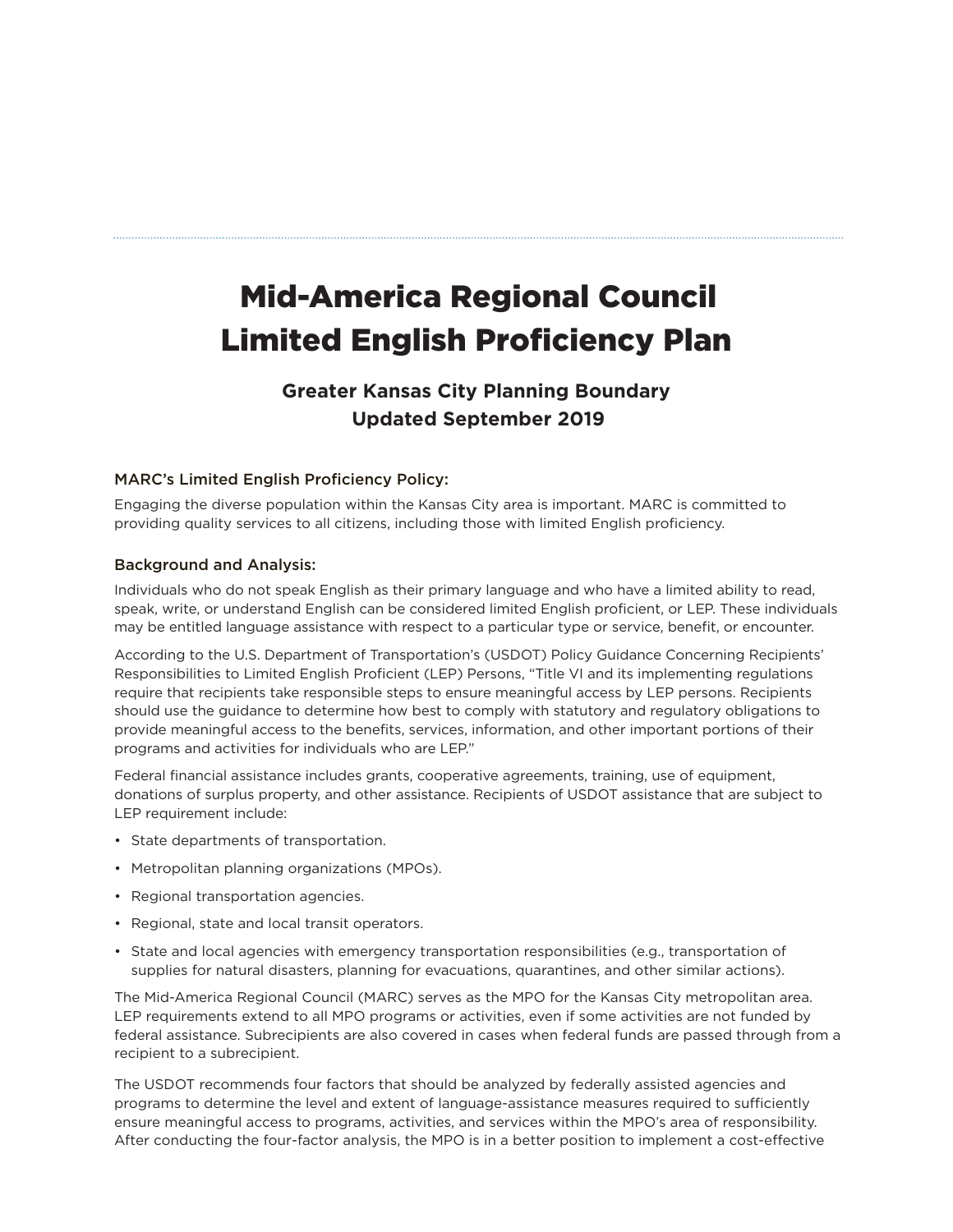mix of proactive language-assistance measures, target resources appropriately, and to respond to requests for LEP assistance from constituents.

#### The four factors to be considered are:

- 1. The number and proportion of LEP persons served or encountered in the eligible service population.
- 2. The frequency the LEP individuals come into contact with programs, activities, and services.
- 3. The importance of programs, activities and services, to LEP persons.
- 4. Resources available to the recipient and costs.

Which specific steps should be taken will depend on the information gathered from Census and other data, from fieldwork with LEP individuals and the organizations that serve them, and from analysis of agency resources and the costs of providing language assistance.

## **Meeting the requirements**

#### Safe Harbor Stipulation:

Federal law provides a "safe harbor" stipulation so recipients of federal funding can ensure compliance with their obligation to provide written translations in languages other than English with greater certainty. A safe harbor means that as long as a recipient (in MARC's case, the MPO) has created a plan for the provision of written translations under a specific set of circumstances, such action will be considered strong evidence of compliance with written translation obligations under Title VI.

However, failure to provide written translations under the circumstances does not mean there is noncompliance, but rather provides for recipients a guide for greater certainty of compliance in accordance with the four factor analysis. Evidence of compliance with the recipient's written translation obligations under "safe harbor" includes providing written translations of vital documents for each eligible LEP language group that constitutes 5 percent or 1,000 persons, whichever is less of eligible persons served or likely to be affected. Translation can also be provided orally.

The safe harbor provision applies only to the translation of written documents. It does not affect the requirement to provide meaningful access to LEP individuals through competent oral interpreters, where oral language services are needed and reasonable to provide.

#### Providing Notice to LEP Persons:

U.S. DOT guidance indicates that once an agency has decided, based on the four factors, to provide language services, it is important that the recipient notify LEP persons of services available free of charge in a language the LEP persons would understand. Example methods for notification include:

- 1. Signage that indicates when free language assistance is available with advance notice;
- 2. Stating in outreach documents that language services are available;
- 3. Working with community-based organizations and other stakeholders to inform LEP individuals of MARC's MPO services and the availability of language assistance;
- 4. Using automated telephone voice mail or menu to provide information about available languageassistance services;
- 5. Including notices in local newspapers in languages other than English;
- 6. Providing notices on nonEnglish-language radio and television about MARC's MPO services and the availability of language assistance; and
- 7. Providing presentations and/or notices at schools and community-based organizations about available language services.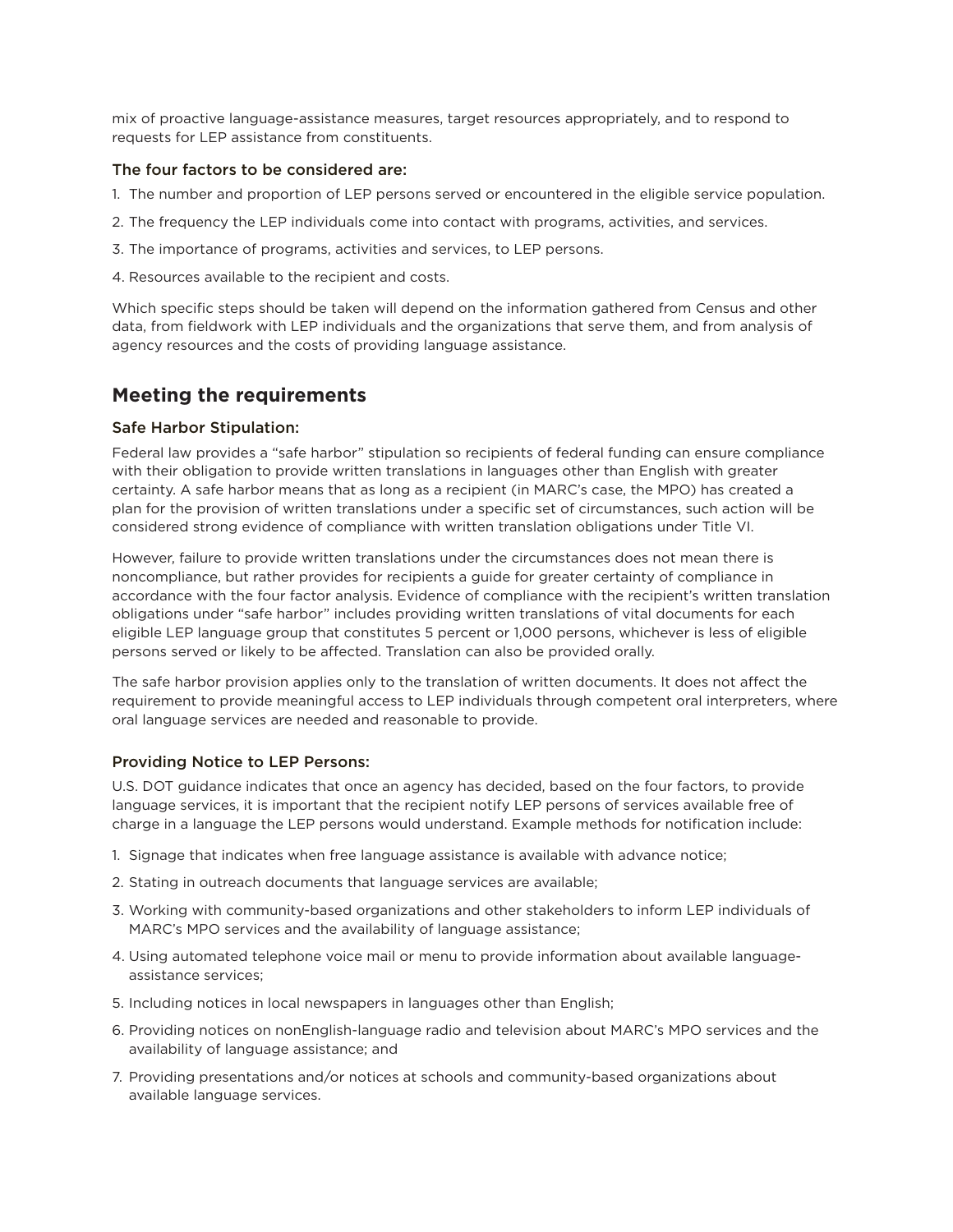#### Four-Factor Analysis:

#### Factor 1: The Number and Proportion of LEP Persons in the Eligible Service Area

The first step in understanding the profile of individuals that could participate in the transportation-planning process is a review of U.S. Census data. Table 1 displays the primary language spoken and number of individuals that are LEP. For planning purposes, we are considering people that speak English "less than very well" and only the top three language groups are included in the analysis.

|                 | <b>Speak English</b><br><b>Less than</b><br><b>Very Well</b> |               | <b>Speak</b><br>only<br><b>English</b> |               | <b>Speak</b><br><b>Spanish</b> |               | <b>Speak</b><br>Indo-European<br>Language |               | <b>Speak Asian or</b><br><b>Pacific Island</b><br>Language |               | <b>Speaks</b><br>other<br><b>Language</b> |               |         |
|-----------------|--------------------------------------------------------------|---------------|----------------------------------------|---------------|--------------------------------|---------------|-------------------------------------------|---------------|------------------------------------------------------------|---------------|-------------------------------------------|---------------|---------|
|                 | Population                                                   | <b>Number</b> | Percent                                | <b>Number</b> | Percent                        | <b>Number</b> | Percent                                   | <b>Number</b> | Percent                                                    | <b>Number</b> | Percent                                   | <b>Number</b> | Percent |
| <b>Missouri</b> |                                                              |               |                                        |               |                                |               |                                           |               |                                                            |               |                                           |               |         |
| Cass            | 95,742                                                       | 1,244         | 1.3%                                   | 92,098        | 96.2%                          | 2247          | 2.3%                                      | 813           | 0.8%                                                       | 419           | 0.4%                                      | 165           | 0.2%    |
| Clay            | 220,407                                                      | 5,884         | 2.7%                                   | 206,005       | 93.5%                          | 6,124         | 2.8%                                      | 2,342         | 1.1%                                                       | 3,424         | 1.6%                                      | 2,512         | 1.1%    |
| Jackson         | 641,819                                                      | 24,049        | 3.7%                                   | 581,661       | 90.6%                          | 39,219        | 6.1%                                      | 7,225         | 1.1%                                                       | 8,862         | 1.4%                                      | 4,852         | 0.8%    |
| Platte          | 90,850                                                       | 2,611         | 2.9%                                   | 84,092        | 92.6%                          | 2,286         | 2.5%                                      | 1,698         | 1.9%                                                       | 1,476         | 1.6%                                      | 1,298         | 1.4%    |
| Ray             | 21,532                                                       | 145           | 0.7%                                   | 21,122        | 98.1%                          | 136           | 0.6%                                      | 236           | 1.1%                                                       | 59            | 0.3%                                      | 0             | 0.0%    |
| Kansas          |                                                              |               |                                        |               |                                |               |                                           |               |                                                            |               |                                           |               |         |
| Johnson         | 521,400                                                      | 22,582        | 4.3%                                   | 463,525       | 88.9%                          | 26,340        | 5.1%                                      | 14,157        | 2.7%                                                       | 15,141        | 2.9%                                      | 5,540         | 1.1%    |
| Leavenworth     | 74,217                                                       | 1,473         | 2.0%                                   | 70,222        | 94.6%                          | 2,292         | 3.1%                                      | 729           | 1.0%                                                       | 793           | 1.1%                                      | 181           | 0.2%    |
| Miami           | 30,989                                                       | 130           | 0.4%                                   | 30,484        | 98.4%                          | 280           | 0.9%                                      | 120           | 0.4%                                                       | 51            | 0.2%                                      | 54            | 0.2%    |
| Wyandotte       | 149,619                                                      | 19,911        | 13.3%                                  | 110,165       | 73.6%                          | 32,014        | 21.4%                                     | 2,309         | 1.5%                                                       | 4,261         | 2.8%                                      | 870           | 0.6%    |
| <b>Total</b>    | 1,846,575                                                    | 78,029        | 4.2%                                   | 1,659,374     | 89.9%                          | 110,938       | 6.0%                                      | 29,629        | 1.6%                                                       | 34,486        | 1.9%                                      | 15,472        | 0.8%    |

#### **Table 1 – Language Spoken at Home by the Ability to Speak English for the Population Age 5 and Over**

Source: U.S. Census Bureau, 2013-2017 ACS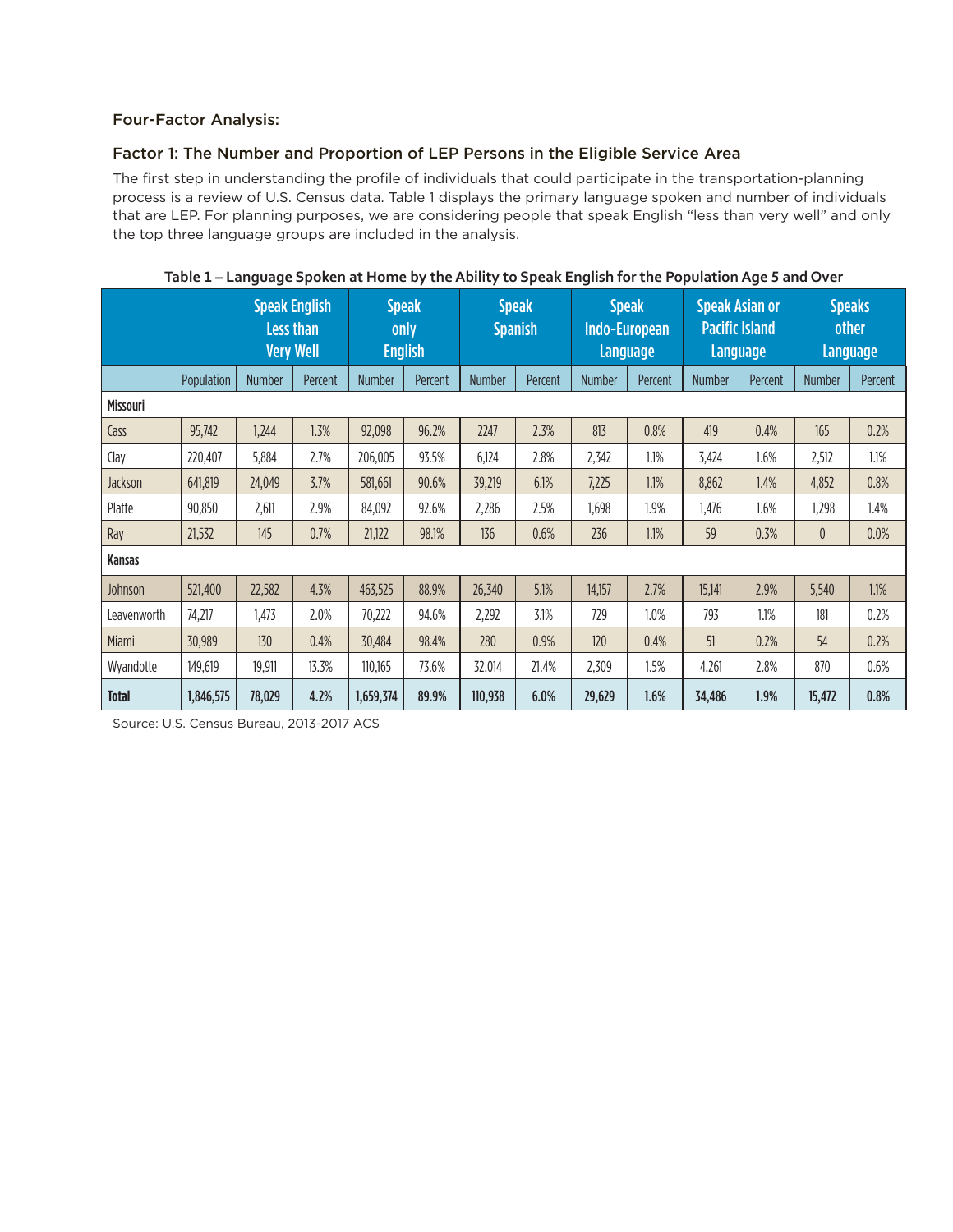| Language                                                        | <b>Speak English</b><br>less than "very well" | <b>Percent of population</b><br>in service area |  |  |
|-----------------------------------------------------------------|-----------------------------------------------|-------------------------------------------------|--|--|
| Spanish                                                         | 53,907                                        | 2.71%                                           |  |  |
| French (including Cajun)                                        | 710                                           | 0.04%                                           |  |  |
| Haitian                                                         | 37                                            | 0.00%                                           |  |  |
| Italian                                                         | 213                                           | 0.01%                                           |  |  |
| Portuguese                                                      | 645                                           | 0.03%                                           |  |  |
| German                                                          | 1,386                                         | 0.07%                                           |  |  |
| Yiddish, Pennsylvania Dutch or other West<br>Germanic languages | $\overline{\phantom{0}}$                      | 0.00%                                           |  |  |
| Greek                                                           | 130                                           | 0.01%                                           |  |  |
| Russian                                                         | 1,159                                         | 0.06%                                           |  |  |
| Polish                                                          | 100                                           | 0.01%                                           |  |  |
| Serbo-Croatian                                                  | 410                                           | 0.02%                                           |  |  |
| Ukrainian or other Slavic languages                             | 448                                           | 0.02%                                           |  |  |
| Armenian                                                        | $\overline{\phantom{m}}$                      | 0.00%                                           |  |  |
| Persian (including Farsi and Dari)                              | 510                                           | 0.03%                                           |  |  |
| Gujarati                                                        | 260                                           | 0.01%                                           |  |  |
| Hindi                                                           | 799                                           | 0.04%                                           |  |  |
| Urdu                                                            | 1,473                                         | 0.07%                                           |  |  |
| Punjabi                                                         | 981                                           | 0.05%                                           |  |  |
| Bengali                                                         | 98                                            | 0.00%                                           |  |  |
| Nepali, Marathi, or other Indic languages                       | 975                                           | 0.05%                                           |  |  |
| Other Indo-European languages                                   | 113                                           | 0.01%                                           |  |  |
| Telugu                                                          | 1,013                                         | 0.05%                                           |  |  |
| Tamil                                                           | 163                                           | 0.01%                                           |  |  |
| Malayalam, Kannada, or other Dravidian<br>languages             | 220                                           | 0.01%                                           |  |  |
| Chinese (including Mandarin and Cantonese)                      | 3,493                                         | 0.18%                                           |  |  |
| Japanese                                                        | 283                                           | 0.01%                                           |  |  |
| Korean                                                          | 1,618                                         | 0.08%                                           |  |  |
| Hmong                                                           | 175                                           | 0.01%                                           |  |  |
| Vietnamese                                                      | 3,864                                         | 0.19%                                           |  |  |
| Khmer                                                           | 516                                           | 0.03%                                           |  |  |
| Thai, Lao, or other Tai-Kadai languages                         | 934                                           | 0.05%                                           |  |  |
| Other languages of Asia                                         | 3,302                                         | 0.17%                                           |  |  |
| Tagalog (including Filipino)                                    | 995                                           | 0.05%                                           |  |  |
| Ilocano, Samoan, Hawaiian, or other<br>Austronesian languages   | 464                                           | 0.02%                                           |  |  |
| Arabic                                                          | 1,603                                         | 0.08%                                           |  |  |
| Hebrew                                                          |                                               | 0.00%                                           |  |  |
| Amharic, Somali, or other Afro-Asiatic<br>languages             | 1,889                                         | 0.10%                                           |  |  |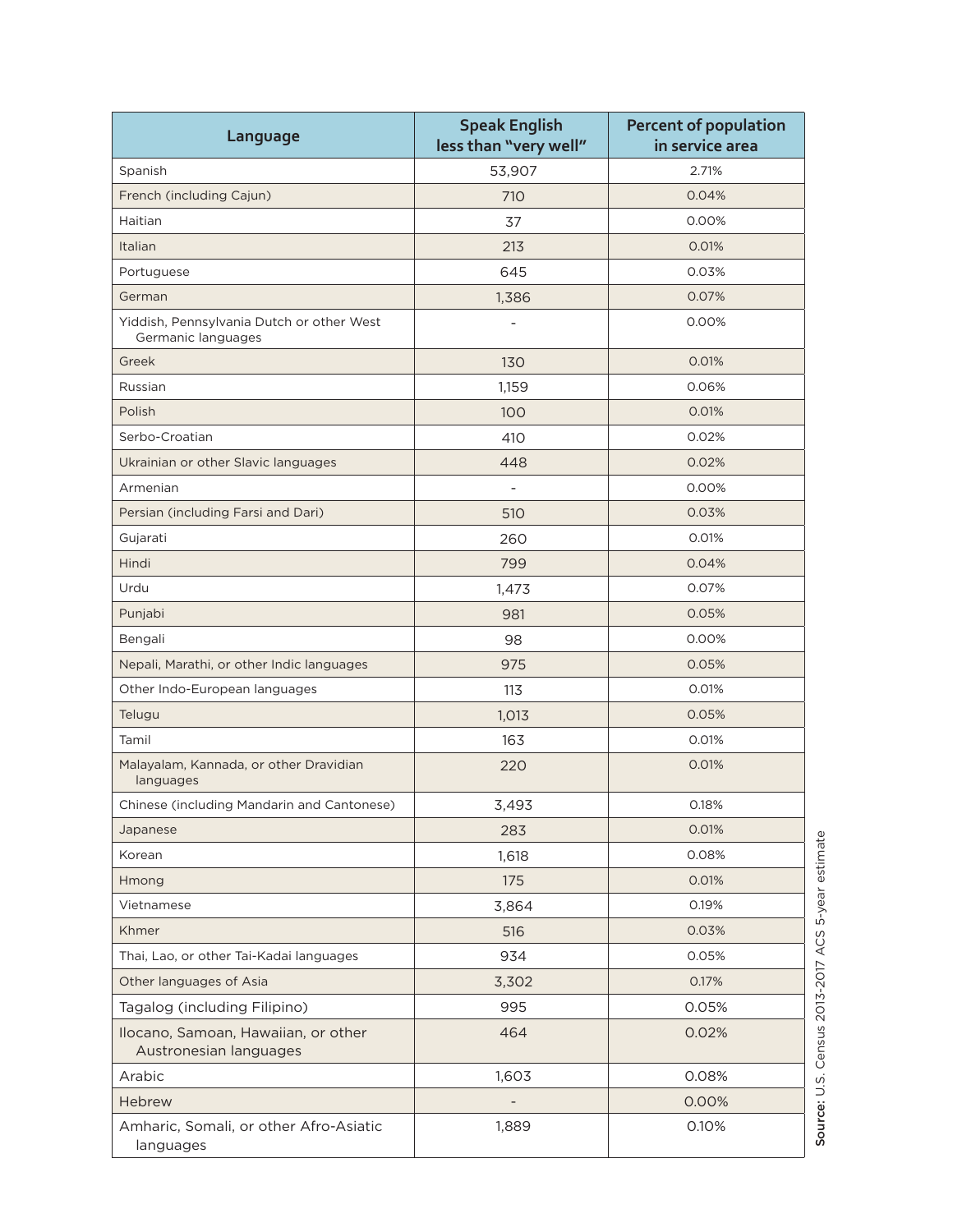| Language                                                               | <b>Speak English</b><br>less than "very well" | <b>Percent of population</b><br>in service area |  |  |
|------------------------------------------------------------------------|-----------------------------------------------|-------------------------------------------------|--|--|
| Yoruba, Twi, Igbo, or other languages of<br>Western Africa             |                                               | $0.00\%$                                        |  |  |
| Swahili or other languages of Central, Eastern,<br>and Southern Africa | 2.334                                         | 0.12%                                           |  |  |
| Navajo                                                                 |                                               | $0.00\%$                                        |  |  |
| Other Native languages of North America                                |                                               | $0.00\%$                                        |  |  |
| Other and unspecified languages                                        | 25                                            | 0.00%                                           |  |  |
| Total Speak English "less than very well"                              | 32.628                                        |                                                 |  |  |
| <b>Total Service Population</b>                                        | 1.987.859                                     | 1.64%                                           |  |  |

According to the 2010 US Census and the 2017 American Community Survey, only 4 percent of the population in the metropolitan area speaks English less than very well. Using language spoken at home as a surrogate for English proficiency data suggests that the majority of the non-English speaking persons would speak Spanish (approximately 46% or 53,907 of the 116,144 non-English speaking persons). The remaining non-English speaking persons would speak one of the Indo-European or Asian/ Pacific Island languages. Data does not indicate that 5 percent or more of the population speak a specific language within one of these language categories other than Spanish. Conclusion: Spanish is the most dominant language spoken by LEP individuals in the MPO area, and should be the focus of any translation or language assistance activities.

Data suggest that Vietnamese and Chinese (approximately 3,864 Vietnamese and 3,493 Chinese but less than 0.2 percent of the service population) are growing populations within the MARC area of individuals who do not speak English very well. Data further suggest that these individuals do not frequently interact with MARC programs. Due to the infrequent contact and cost associated in translation services MARC elects not to translate its documents into Vietnamese of Chinese at this time. MARC will actively monitor the frequency, location and interaction with these population and effectively provide translation services as warranted.

### Factor 2: The Frequency in which LEP Persons Encounter MPO Programs

The analysis identified Spanish as the most prevalent language spoken by LEP individuals in MARC's MPO service area. The analysis further reveals that LEP individuals comprise less than 5 percent of the region's 1.8 million people, and their contact with the MPO is infrequent and generally not predictable. The small, but growing, size of the LEP population in the region will likely increase the probability of future contact with the MPO. However, to date, no requests for language-assistance services have been made by LEP individuals.

| Participation with MPO services by ethnicity |              |        |       |                        |       |     |              |  |  |
|----------------------------------------------|--------------|--------|-------|------------------------|-------|-----|--------------|--|--|
| White                                        | <b>Black</b> | Latino | Asian | <b>Native American</b> | Other | LEP | <b>Total</b> |  |  |
| 277                                          |              |        |       |                        |       |     | 298          |  |  |

Source: 2015 Transportation Outlook 2040 update public meeting surveys

#### Factor 3: The Importance of the Service Provided by the MPO Program

MARC's MPO programs use federal funds to plan for future transportation projects, but do not include any direct service or program that requires vital, immediate or emergency assistance, such as medical treatment or services for basic needs (like food or shelter). Further, the MPO does not conduct required activities such as applications, interviews or other activities prior to participation in its programs or events. Involvement by any citizen with the MPO or its committees is voluntary.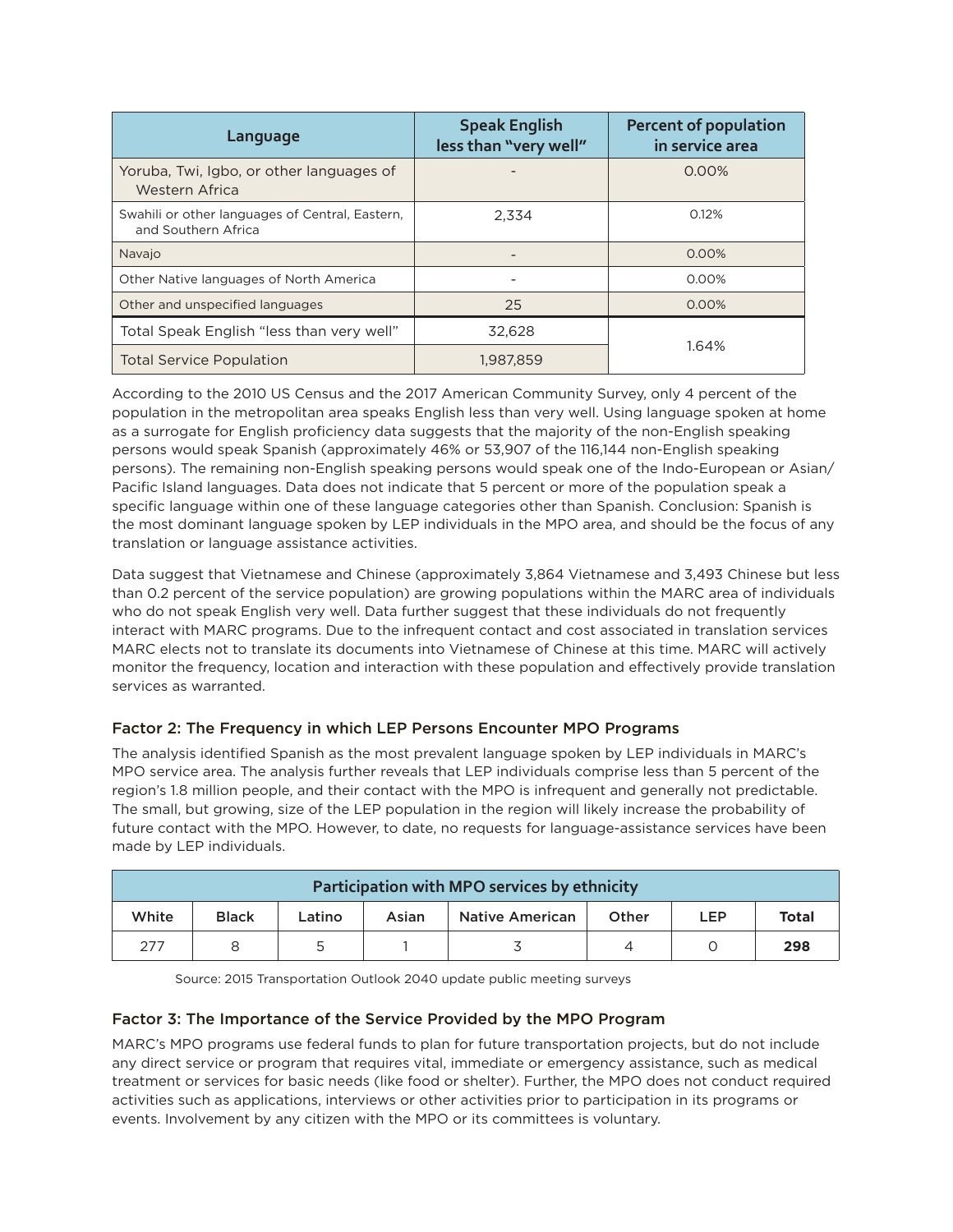However, the MPO must ensure that all segments of the population, including LEP persons, have had the opportunity to be involved in the transportation planning process to be consistent with the goal of the federal environmental justice program and policy. The impact of proposed transportation investments on underserved and underrepresented population groups is part of the evaluation process in use of federal funds in three major areas for the MPO:

- The annual Unified Planning Work Program (UPWP)
- Five-year Transportation Improvement Program (TIP)
- Four-year Long-Range Transportation Plan (LRTP)

Inclusive public participation is a priority consideration in other MPO plans, studies and programs as well. Transportation improvements resulting from these planning activities have an impact on all residents. Understanding and continued involvement are encouraged throughout the process. The MPO encourages input from all stakeholders, and every effort is taken to make the planning process as inclusive as possible.

As a result of the long-range transportation planning process, selected projects receive approval for federal funding and progress towards project planning and construction under the responsibility of local jurisdictions or state transportation agencies. These state and local organizations have their own policies to ensure LEP individuals can participate in the process that shapes where, how and when a specific transportation project is implemented.

#### Factor 4: The Resources Available and Overall MPO Cost

The MPO has traditionally budgeted between \$2,500 to \$3,500 annually for printing product documents, brochures and other public participation material. Estimated cost for full translation services ranges from \$15,200 to \$28,800 almost eight times the average printing budget and a tenth of the MPO's overall administrative budget.

| <b>Vital Documents</b> |      | TIP        | <b>LRTP</b> | <b>Public</b><br>Participation<br>Plan | <b>UPWP</b> | <b>Total</b> |
|------------------------|------|------------|-------------|----------------------------------------|-------------|--------------|
| Number of Words        |      | 16.557     | 99.459      | 16.484                                 | 19.147      |              |
| Cost per<br>word       | 0.19 | \$3,145.83 | \$18,897.21 | \$3,131.96                             | \$3,637.93  | \$28,812.93  |
|                        | 0.14 | \$1,655.70 | \$9,945.90  | \$1,648.40                             | \$1,914.70  | \$15,164.70  |

**Estimated Document Translation Cost**

Source: 2019 Document Translation Services proposals

Considering the size of the LEP population in MARC's MPO area and current financial constraints, full multilanguage translations of large transportation-planning documents and maps is not warranted at this time. However, continued growth of the MPO area and its Spanish-speaking population makes offering Spanish translations a sound community investment.

## **Implementation**

Based on the current low levels of residents with limited English proficiency in the MARC MPO area and the limited interaction with MARC, a full LEP plan is not necessary at this time. However, engaging the diverse population within the region is important and therefore MARC has completed the following Limited English Proficiency Plan for providing limited language-assistance services to the LEP population in the MARC region.

All language assistance activities detailed below will be coordinated by MARC's LEP Coordinator in collaboration with MARC staff.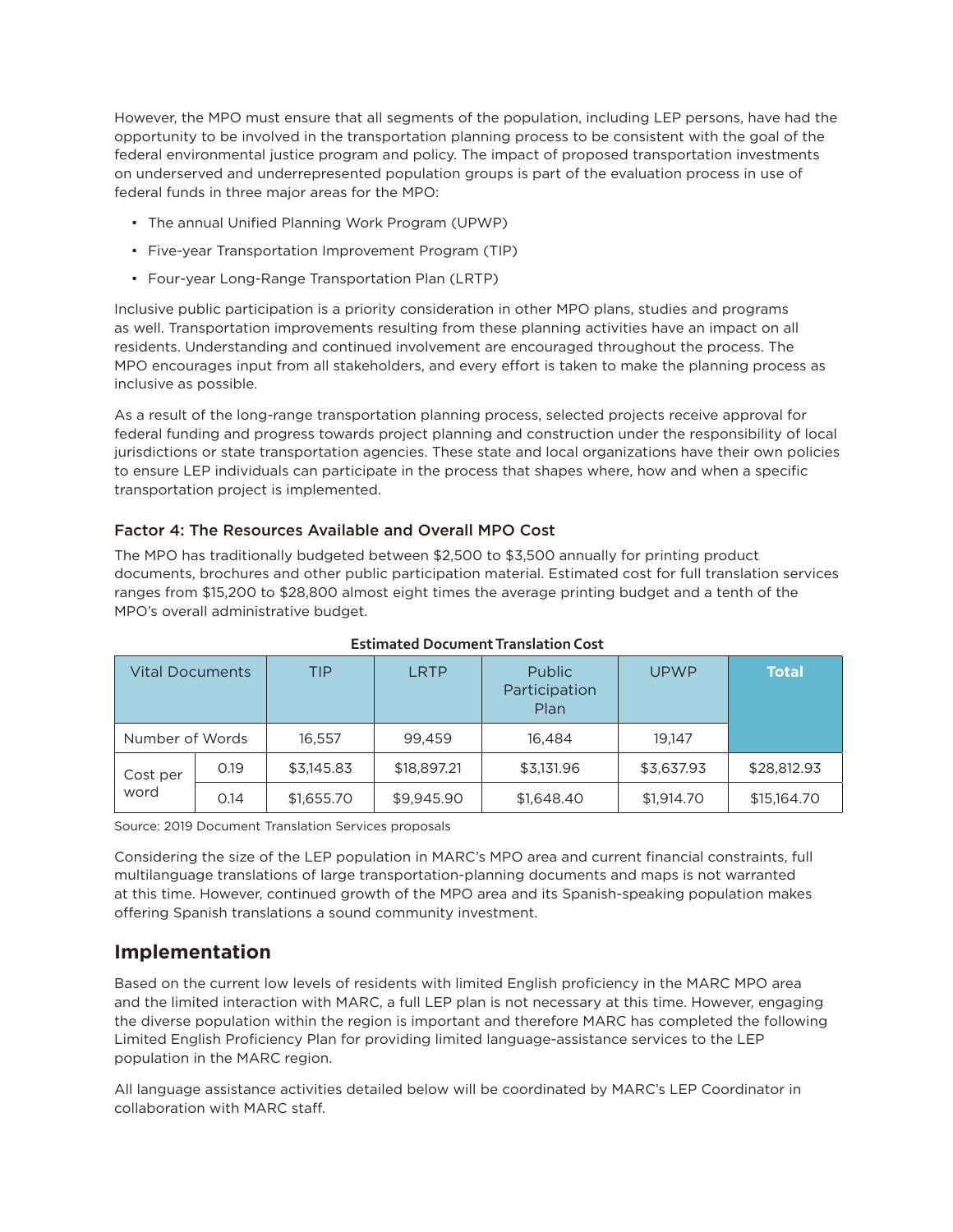#### Training and Identifying LEP Individuals Who Need Language Assistance

Key staff at MARC offices uses language identification cards when first encountering an LEP individual. These cards, developed by the U.S. Census Bureau, have the phrase "Mark this box if you read or speak [name of language]" translated into 38 different languages. It was developed by the Census Bureau and is used by government and non-government agencies to identify the primary language of LEP individuals during face to face contacts. The Census Bureau's Language Identification Flashcard can be downloaded for free at www.justice.gov/sites/default/files/crt/legacy/2010/12/14/ISpeakCards.pdf.

The Language Identification flashcards are made available at public meetings and the front desk of the MARC offices. Once a language is identified, the LEP coordinator or relevant point of contact is notified to assess feasible translation or oral interpretation assistance.

#### Language Assistance Measures:

Language assistance will be provided for LEP individuals through the translation of some key materials, as well as through oral interpretation when necessary and possible.

#### Translation of Written Materials:

Translation of all MARC MPO plans and materials is not possible due to cost restrictions, and the fact that current population levels do not warrant such translations. However, MARC will provide the following translated materials:

- Key Documents' executive summaries for the following identified key documents will be made available in Spanish:
	- (a) Long-range transportation plan
	- (b) Transportation Improvement Program
	- (c) Unified Planning Work Program
- Notices of official actions and opportunity for public comment Spanish-language translations will continue to be provided for newspaper advertisements notifying the public of opportunities to comment on proposed changes to the MPO's long-range transportation plan, Transportation Improvement Program, Unified Planning Work Program, and Public Participation Plan. These translations are published in local circulation newspapers that target Spanish-speaking persons.
- Outreach materials Spanish-language outreach materials from organizations such as federal, state and local transportation agencies will be made available, when possible. The LEP coordinator will keep a list of such materials.
- Current MARC outreach materials will be translated on a case-by-case basis. However, MARC will consider requests to provide key outreach materials in Spanish as new materials are developed. Documents that are in Spanish are:
	- Public Participation Plan
	- Title VI Brochure
	- Citizen's Guide to Transportation Decision Making
- MARC website MARC is currently assessing cost and infrastructure needs to efficiently modify MARC's website to allow translation services, such as the Google Translate program (http://translate. google.com) that will allow users to view HTML content in other languages.

#### Oral Language Services:

MARC will provide some oral interpretation services to Spanish-speaking LEP individuals. In order to provide these services, the LEP coordinator should do the following:

• Maintain a list of points of contact where a LEP person interacts with the organization.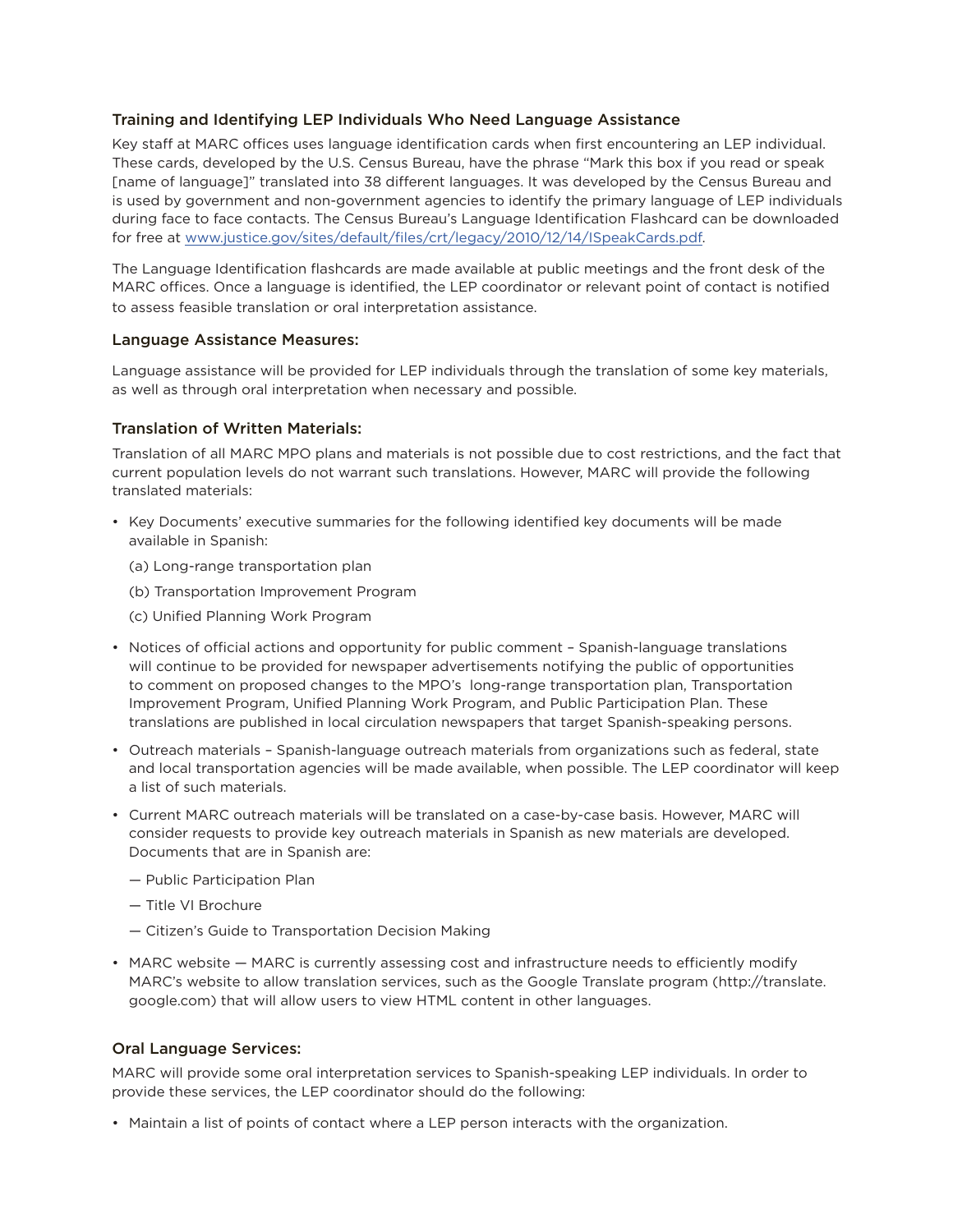- Currently the anticipated key points of contact for LEP individuals are the front-desk receptionist and the LEP coordinator. As interaction with LEP individuals increases, additional points of contact should be identified.
- Identify, by language spoken, employees who fluently speak and/or write a language other than English. Detail which of these employees are also able to act as interpreters.
	- An inventory of staff language capabilities has been established and is maintained by the LEP coordinator.
- Create a list of outside sources that can provide oral translation services (including both paid and unpaid services). Outline the cost of these services. Identify budget and personnel limitations.
	- A list of paid and unpaid translation services, as well as associated costs, is being developed and will be updated and expanded on an annual basis.

#### Staff Training:

In order to establish meaningful access to information and services for LEP individuals, staff that regularly interacts with the public, and those who will serve as translators or interpreters, are trained yearly on MARC's LEP policies and procedures as outline above in the "Training and Identifying LEP Individuals Who Need Language Assistance" section. Yearly training ensures that staff members are effectively able to work in person and/or by telephone with LEP individuals. MARC management staff is included in this training, even if they do not interact regularly with LEP persons, to ensure that they fully understand the plan, so they can reinforce its importance and ensure its implementation by staff.

#### Providing Notice of Available Language Service to LEP Persons:

MARC has established the following methods to inform Spanish-speaking LEP individuals, supporting organizations, as well as the general public, of available no-fee LEP services.

- Posting information MARC should post information at the front-desk reception area to notify LEP individuals of any available services to translate MARC MPO oral or written program material, and how to obtain these services.
- Outreach documents Key outreach documents should include a notice that some language assistance services are available. This notice will be listed in Spanish and English.
- Community organizations MARC should notify area community-based organizations and other stakeholders of available language-assistance services.
- Public notices MARC should periodically issue notices, in Spanish and English, about available LEP services to translate MPO oral or written program material in local Spanish-language newspapers in the region.

Current budget and staff limitations preclude MARC from implementing all available notification techniques. However, in the future, MARC may consider additional notification methods, such as:

- Automated telephone voice mail attendant or menu system provides information about available language-assistance services and how LEP individuals can obtain access.
- Radio announcements provide notices on area Spanish-language radio stations about available language-assistance services and how to obtain access.
- Community presentations provide presentations and/or notices in Spanish at schools and religious organizations.

#### Monitoring and Updating the LEP Plan:

MARC monitors changing population levels and the language needs of LEP individuals in the region. An annual review of this LEP plan coincides with the annual evaluation of the public participation activity and the Title VI program. Evaluation results and recommended changes are shared with MARC's Total